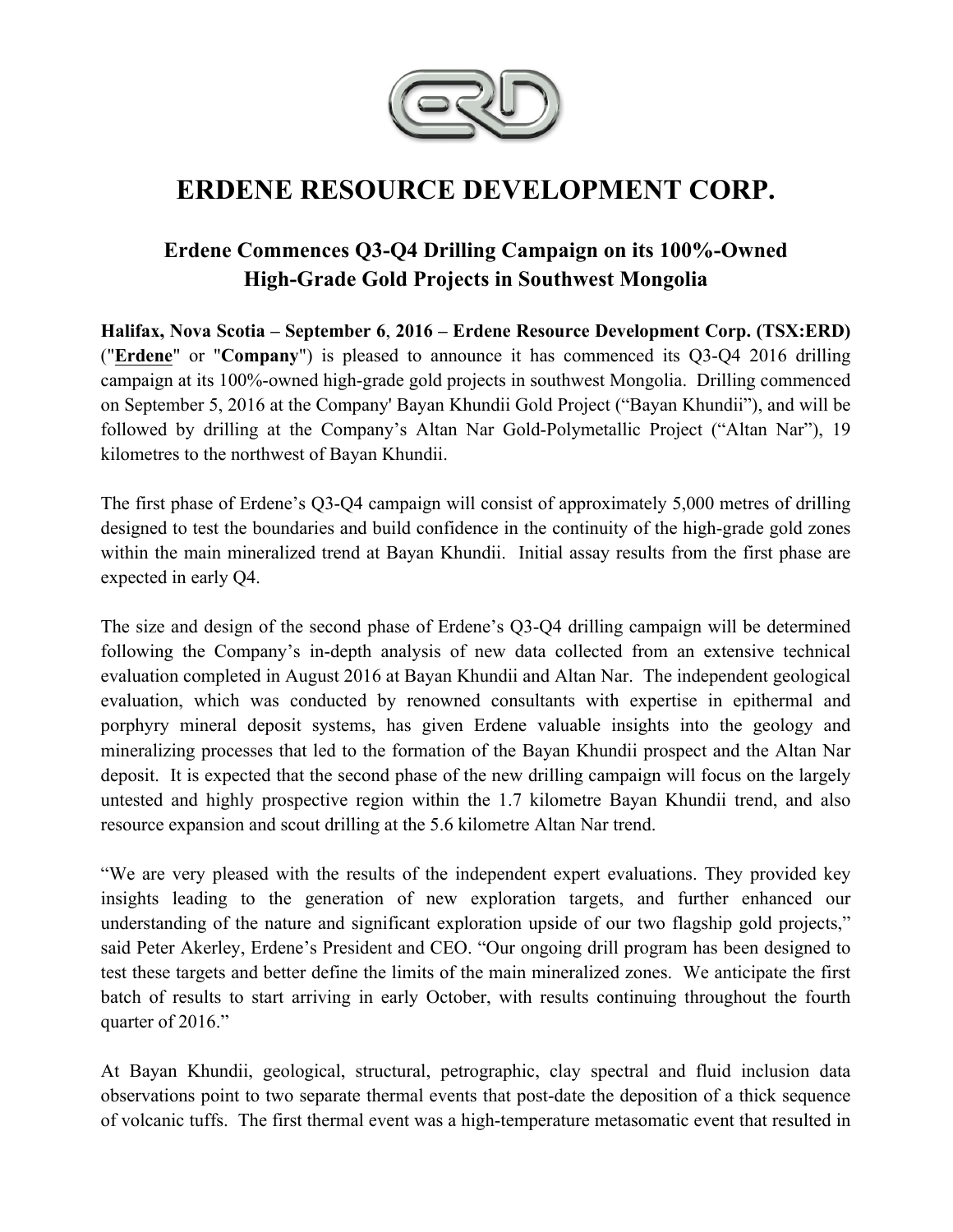a widespread potassic and localized advanced argillic alteration. This was presumably associated with the emplacement of a granitic intrusion, possibly at depth below Bayan Khundii. The second, later thermal event led to the deposition of low sulphidation epithermal mineralization, with associated widespread alteration (green illite) of host tuffs and the deposition of quartz-adulariasericite gold-silver veins and breccias. Mineralization included both very high concentrations of gold (e.g.: 187 g/t gold over 1 metre in drill hole BKD-01), and wide intervals of low to moderate concentrations of gold (e.g.: 5.3 g/t gold over 63 metres in drill hole BKD-17).

The tuffaceous units at Bayan Khundii are predominantly covered by a younger sequence of Cretaceous age sandstone-conglomerate sedimentary rocks and overlying amygdaloidal basalts. The identification of green illite-altered tuffs, exposed in erosional zones over a 750 metre by 1.5 kilometre area, coupled with strong induced polarization resistivity response at depth beneath the Cretaceous units, indicates that Bayan Khundii's epithermal system may be more widespread than the main exposed areas at surface, where much of the exploration has focused to date. Information generated in regards to potential tilting of the mineralized zone, vein intersection symmetry and structural offsets has been factored into the current drilling to test targets under Cretaceous cover and at depth below the extent of drilling in the main Bayan Khundii mineralized zone.

At Altan Nar, recent geological, structural and clay spectral observations have confirmed that the deposit is an intermediate sulphidation, base metal-carbonate, gold-silver-lead-zinc epithermal deposit. Mineralization is hosted in angular, matrix-supported hydrothermal breccias and quartzmanganese carbonate veins, with associated white mica alteration envelopes within altered andesite flows. Mineralized and hydrothermally altered vein-breccia zones are structurally controlled. Textural, mineralogical and geochemical evidence indicates that multiple mineralizing events were focused along structures.

#### **About the Bayan Khundii Gold Project**

In Q2 2015, Erdene conducted an initial exploration program on the southern portion of the Company's 100%-owned Khundii license in southwest Mongolia. This reconnaissance work led to the discovery of the Bayan Khundii, low sulphidation epithermal gold prospect. Gold mineralization at Bayan Khundii has been identified over a 1.7 kilometre trend, with detailed exploration only taking place over a 500 metre by 350 metre zone in the southwest prospect area, where the Company's Q4 2015 and Q2 2016 drill programs have focused. Visible gold was observed in multiple drill holes, and results include several high-grade intersections within a series of parallel structures exposed at surface. Results include up to 35 metres of 5.9 g/t gold in hole BKD-10 from surface to the bottom of the hole (including 12 metres of 16.2 g/t gold), and 63 metres of 5.3 g/t gold in hole BKD-17 starting at 50 metres. Drill results and program details are included in Erdene's press releases (click here).

In Q1 2016, the Company concluded preliminary metallurgical test work at Bayan Khundii, indicating that gravity concentration and cyanidation of the gravity tails yield very good overall gold recoveries for both high-grade and low-grade composites: 99% gold recovery from the highgrade composite (24.9 g/t gold), and 92% gold recovery from the low-grade composite (0.7 g/t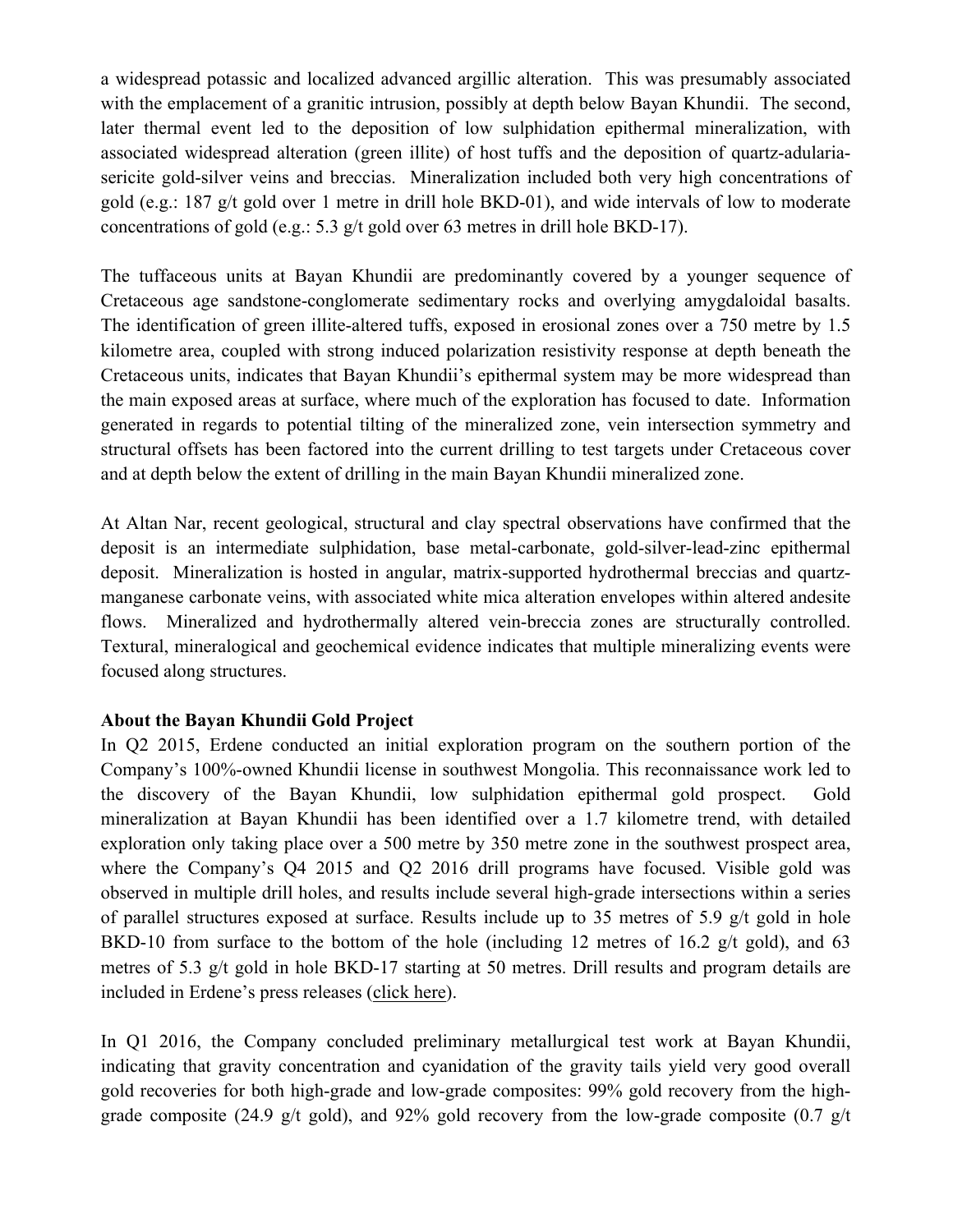gold). The license has a 2% net smelter returns royalty ("NSR Royalty") in favour of Sandstorm Gold Ltd. with a buy-back option to reduce the NSR Royalty to 1%.

#### **About the Altan Nar Gold-Polymetallic Project**

Discovered in 2011, the Company's Altan Nar gold-polymetallic project (19 kilometres northwest of Bayan Khundii) hosts a total of 18 mineralized gold-silver-lead-zinc target areas within a 5.6 kilometre by 1.5 kilometre mineralized corridor. Two of the early discoveries, Discovery Zone ("DZ") and Union North ("UN"), are the most advanced targets, hosting wide zones of high-grade, near-surface mineralization over variable widths (up to 53 metres apparent width) averaging in excess of 1 g/t gold, including intervals up to 19 metres averaging 5.8 g/t gold (7.8 g/t gold equivalent\*). The DZ and UN targets were the focus of an initial National Instrument 43-101 resource estimate released by the Company in Q1 2015. Altan Nar remains at an early stage of exploration with only shallow, detailed drilling of DZ and UN with the remaining 16 targets either undrilled or scout-drilled, and are considered by the Company to have good potential for hosting additional resources. The license has a 2% NSR Royalty in favour of Sandstorm Gold Ltd. with a buy-back option to reduce the NSR Royalty to 1%.

\*Gold equivalent has been used to express the combined value of gold, silver, lead and zinc at Altan Nar as a percentage of gold, and is provided for illustrative purposes only. No allowances have been made for recovery losses that may occur should mining eventually result. Calculations use metal prices of US \$1200/ounce gold, \$18/ounce silver, and \$0.90/pound for lead and zinc.

#### **Qualified Person and Sample Protocol**

Michael MacDonald, P.Geo. (Nova Scotia), Director of Exploration for Erdene, is the Qualified Person as that term is defined in National Instrument 43-101 and has reviewed and approved the technical information contained in this news release. All samples have been assayed at SGS Laboratory in Ulaanbaatar, Mongolia. In addition to internal checks by SGS Laboratory, the Company incorporates a QA/QC sample protocol utilizing prepared standards and blanks.

Erdene's sampling protocol for drill core consisted of collection of samples over 1 metre or 2 metre intervals (depending on the lithology and style of mineralization) over the entire length of the drill hole, excluding minor post-mineral lithologies and un-mineralized granitoids. Sample intervals were based on meterage, not geological controls or mineralization. All drill core was cut in half with a diamond saw, with half of the core placed in sample bags and the remaining half securely retained in core boxes at the Company's Bayan Khundii exploration camp. All samples were organized into batches of 20 samples including a commercially prepared standard and blank. Sample batches were periodically shipped directly to SGS in Ulaanbaatar via Erdene's logistical contractor, Monrud Co. Ltd.

#### **About Erdene**

Erdene Resource Development Corp. is a Canada-based resource company focused on the acquisition, exploration, and development of base and precious metals in underexplored and highly prospective Mongolia. In addition to Bayan Khundii and Altan Nar, the Company has two other